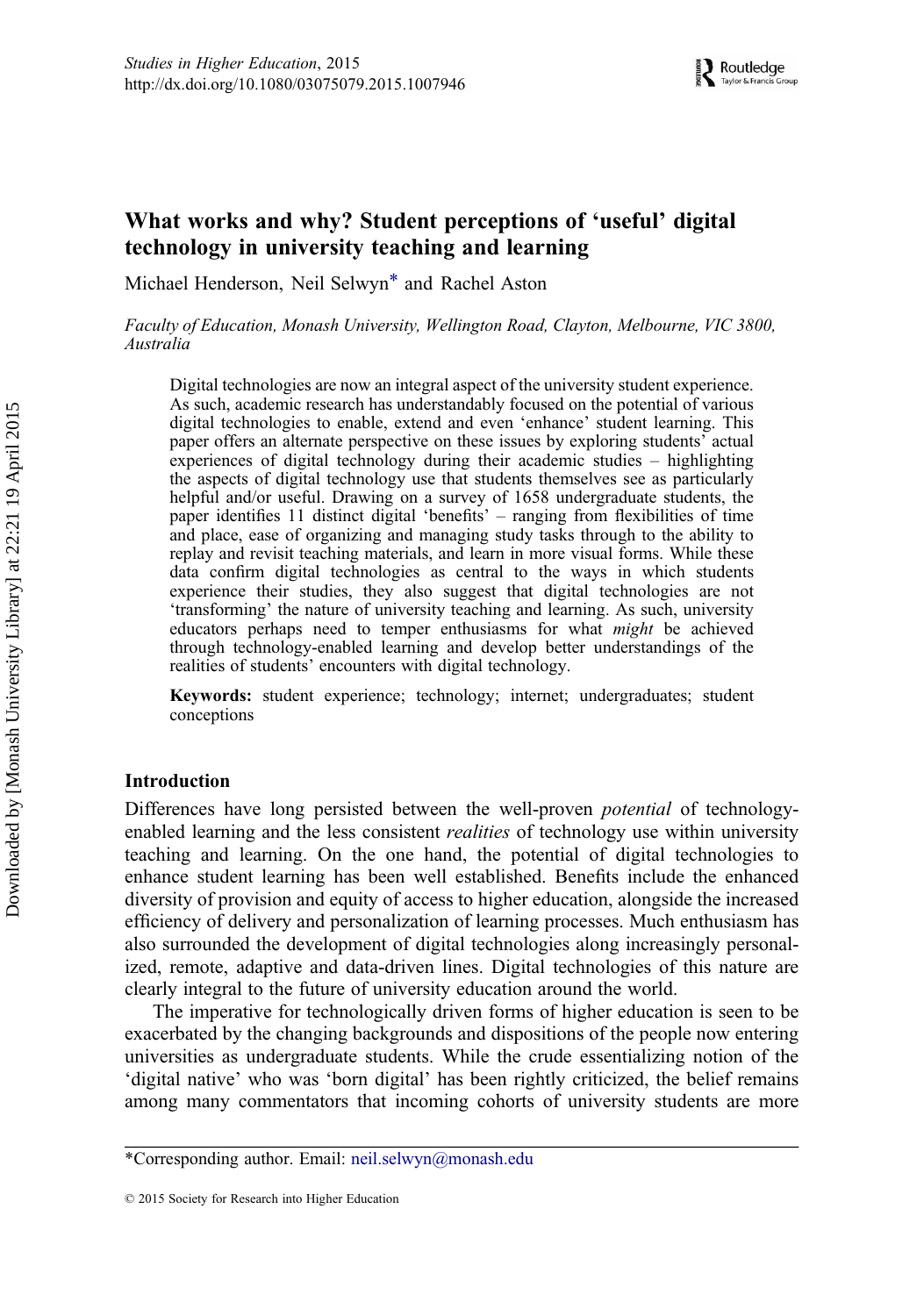digitally adept and digitally attuned than previously was the case. As such, these are assumed to be students who are more expectant of being able to use digital technologies throughout all aspects of their university studies. Recent literature has talked, for example, of many university students as being 'digital residents' – that is, accustomed to experiencing digital technologies as seamless, 'always-on' and highly participatory social spaces (Wright et al. [2014\)](#page-12-0). For these students, digital environments such as the internet are a way of life rather than discrete functional tools that can be turned on and turned off.

Amidst these shifts, however, it is important to recognize the difficulties that universities and students face in making 'good' use of digital technologies. The use of digital technologies for learning and teaching has long been inconsistent – varying considerably between subject disciplines, levels of study, modes of delivery and institutions (Selwyn [2014\)](#page-12-0). The take-up of online learning opportunities by students varies considerably according to age, stage, subject area and institution. More attention therefore needs to be paid towards the reasons why students engage with specific forms of digital technologies during their studies. This raises questions about the roles that these technologies are playing in student learning, the meanings that are being attached to different digital practices, and the outcomes and consequences of any use.

With these issues in mind, the present paper aims to develop a realistic sense of how digital technologies now form part of the contemporary student experience. As such, the paper addresses the following set of research questions:

- . What forms of digital technology use do undergraduate students report as being notably helpful or beneficial in terms of their university studies?
- . What are the characteristics and contexts of students' beneficial technology use?
- . What meanings and wider connotations related to university study and the student experience are associated with these perceived benefits?

# Research methods

These questions are addressed through an analysis of survey data collected as part of a larger study of digital technology use in universities. Data were collected during the 2014 academic year from students of two similarly sized and proportioned universities in Australia:

- University  $A a$  public research-based university in the southeast of Australia. The university has five campuses with a current total enrolment of approximately 46,000 undergraduates, mostly taking on-campus courses. The university offers undergraduate and postgraduate degrees across 10 main subject areas (in order of magnitude): Business and Economics (11,500 undergraduate students); Medicine, Nursing and Health Sciences (7500); Arts/Social Sciences (7400); Engineering (4250); Education (4000); Science (4000); Law (2500); Information Technology (2000); Pharmacy and Pharmaceutical Sciences (1400); and Art, Design and Architecture (1250).
- University  $B a$  public research-based university in the northeast of Australia. The university has five campuses with a current total enrolment of approximately 31,500 undergraduates, mostly taking on-campus courses. The university offers undergraduate and postgraduate degrees across four subject areas (in order of magnitude): Business and associated subjects (10,000 undergraduate students);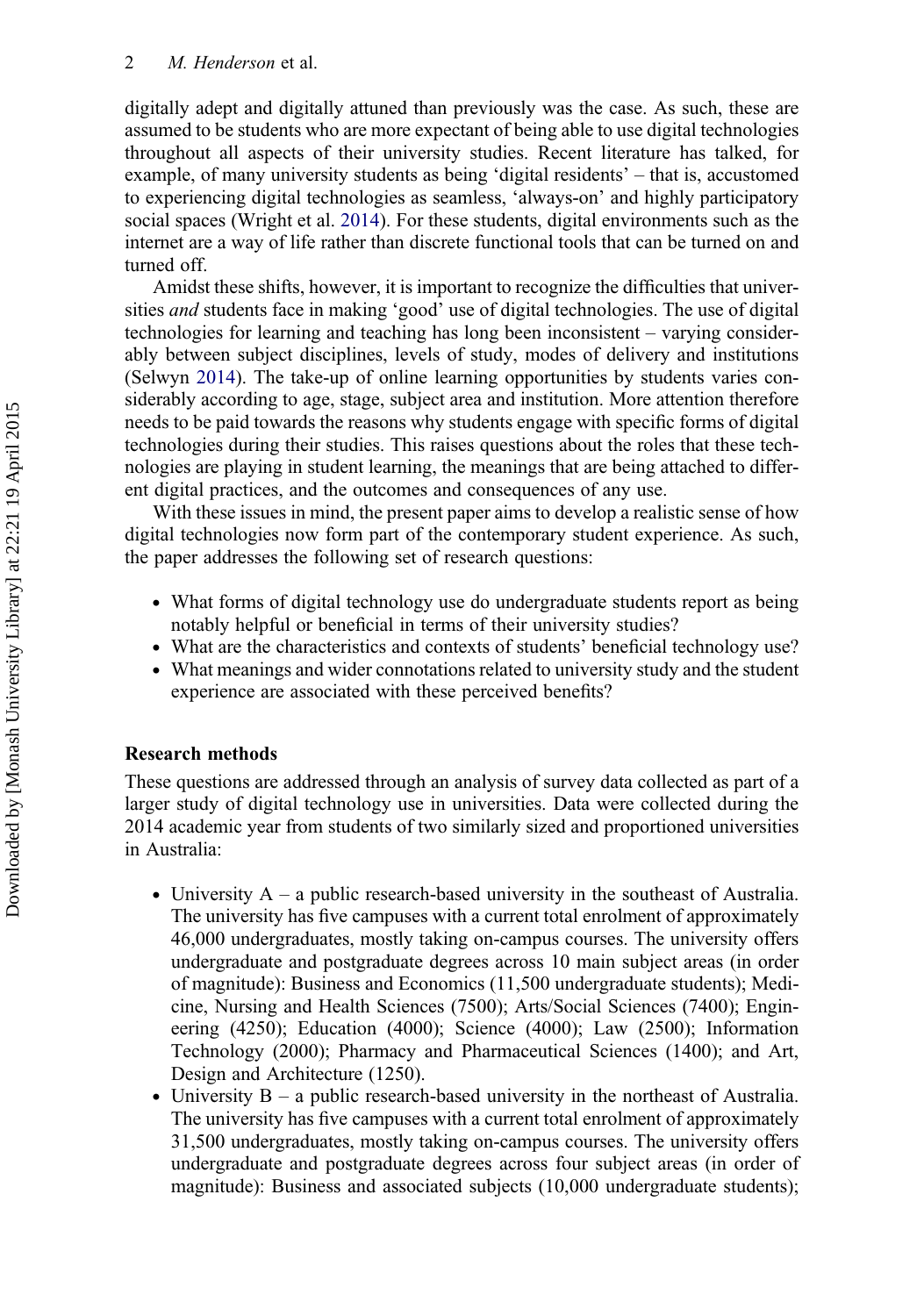Arts, Education and Law (9000); Health and associated subjects (7500); and Science, Environment, Engineering and Technology (5000).

All undergraduate students in both institutions were invited to complete an online questionnaire containing items investigating their engagement with digital technologies. The survey was promoted to students through email, faculty communications, on-campus print and online advertising. The self-selecting sample of those students who chose to respond consisted of 1658 students with an age range of 17–66 (mean age = 22.5,  $SD = 6.9$ ). As can be seen from Table 1, the sample was balanced in terms of respondents' mode of study (e.g. full-time/part-time), academic performance and domicile (e.g. on-campus/off-campus). However, there was a slight over-representation of students in their first year of study and those taking science subjects. Moreover, the self-selecting nature of the sampling resulted in larger proportions of

| Table 1. Survey respondents by individual characteristics ( $n = 1658$ ). |
|---------------------------------------------------------------------------|
|                                                                           |

|                                                   | n    | Per cent |
|---------------------------------------------------|------|----------|
| Gender                                            |      |          |
| Female                                            | 945  | 66.6     |
| Male                                              | 473  | 33.4     |
| University                                        |      |          |
| University A (SE Australia)                       | 1250 | 75.4     |
| University B (NE Australia)                       | 408  | 24.6     |
| Year of study                                     |      |          |
| First                                             | 627  | 37.9     |
| Second                                            | 395  | 23.9     |
| Third                                             | 347  | 21.0     |
| Fourth (and above)                                | 287  | 17.3     |
| Subject area                                      |      |          |
| Medicine (and allied subjects)                    | 366  | 22.1     |
| Sciences (physical and biological)                | 245  | 14.8     |
| Engineering, computer science and maths           | 181  | 10.9     |
| <b>Business</b>                                   | 275  | 16.6     |
| Social sciences, economics and politics           | 132  | 8.0      |
| Law                                               | 122  | 7.4      |
| Humanities, languages and library studies         | 113  | 6.8      |
| Creative arts and design                          | 60   | 3.6      |
| Education                                         | 162  | 9.8      |
| Mode of study                                     |      |          |
| Full-time study                                   | 1321 | 92.9     |
| Part-time study                                   | 101  | 7.1      |
| Age group                                         |      |          |
| Mature aged (i.e. aged 21 years or more at entry) | 288  | 20.5     |
| Younger (i.e. aged 20 years or less at entry)     | 1119 | 79.5     |
| Academic performance                              |      |          |
| High distinction                                  | 236  | 17.1     |
| Distinction                                       | 643  | 46.6     |
| Credit                                            | 410  | 29.7     |
| Pass (or lower)                                   | 91   | 6.6      |
| Domicile status                                   |      |          |
| Domestic students                                 | 1258 | 88.8     |
| International students                            | 159  | 11.2     |

Note: Some totals do not add up to 1658 due to differing completion rates for each item.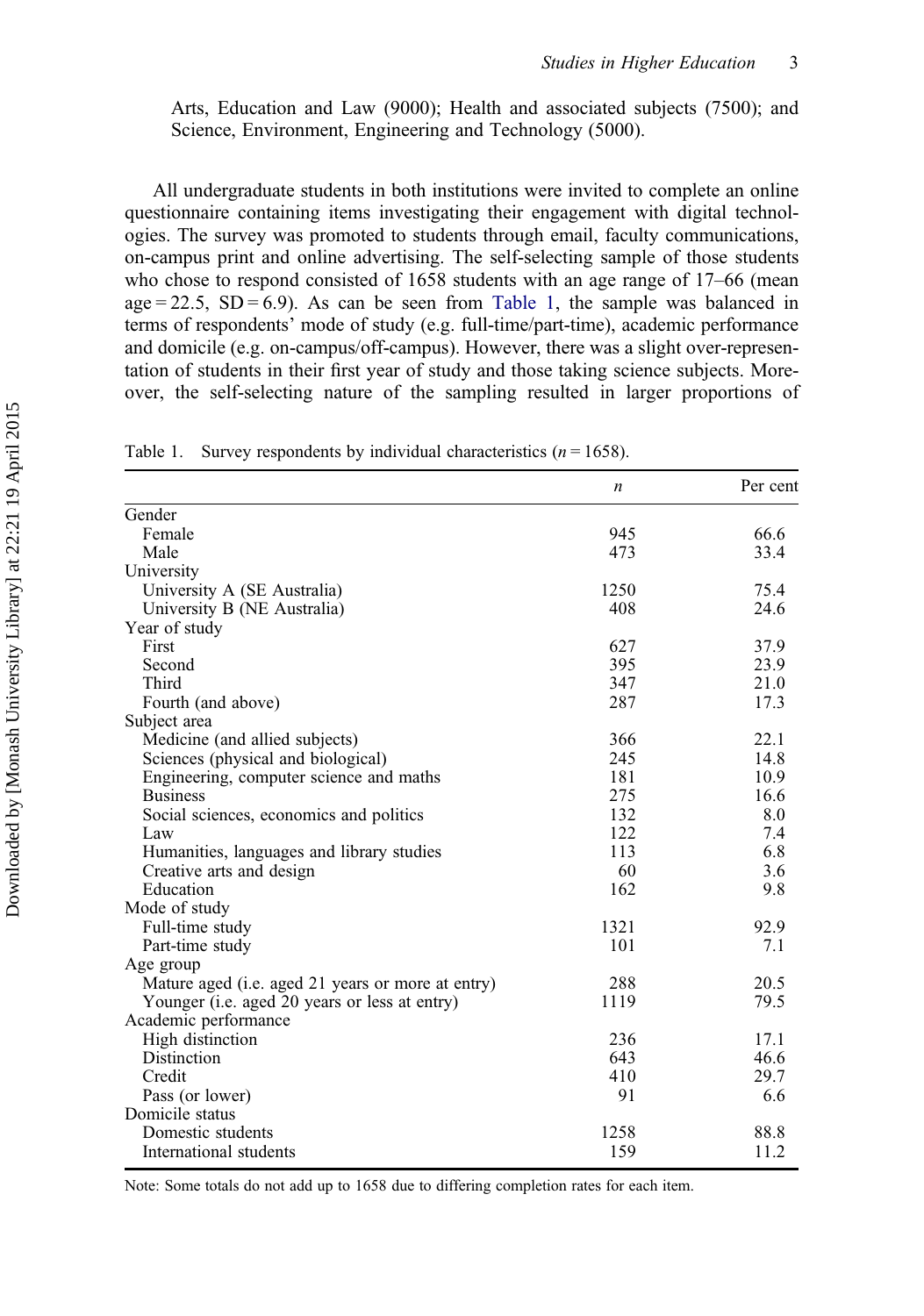female students and those from University A. That said, the analysis of data showed no notable patterning between responses from male/female respondents or between respondents from University A/University B, suggesting that the survey data were not unduly imbalanced by these sampling biases.

This paper examines data arising from questionnaire items that asked respondents to nominate and justify the digital technologies that they found to be 'particularly helpful' and/or 'useful' during their university studies. A two part open-ended question was asked: 'What has been the most useful examples of technology-based learning that you've experienced so far in your university course?' followed by 'Please explain why these were particularly helpful/useful'. This resulted in 4594 different examples being provided – forming a corpus of data totalling 103,299 words. Analysis of these data took the form of relatively straightforward thematic analysis. This involved initial readings of all responses to the open-ended survey items to gain an overall sense of the data. These data were then read again and 'open-coded' to produce an initial code list until, in the opinion of the research team, analysis had reached theoretical saturation. Although some codes were adapted which directly used the language of the respondents, the majority were researcher-led and analytic. From this basis the data were then selectively coded in terms of categories identified with the initial code list directly related to the aims of the study.

### Results

The survey asked respondents to nominate and justify the digital technologies that they found to be 'most useful' during their university studies. From the 4594 nominated examples, 11 distinct digital practices were identified and coded. These data give valuable insights into what students were using digital technologies for, and what meanings were being attached to these practices. As can be seen from [Table](#page-4-0) [2,](#page-4-0) the most prominent practices related to the logistics of university study – that is, organizing schedules and fulfilling course requirements; being able to engage with university studies on a 'remote' and/or mobile basis; and the broad issue of managing time and time-saving. Tellingly, practices explicitly related to learning were reported less frequently. One of the most prominent learning-related practice was 'reviewing, replaying and revising' digitally recorded learning materials – most notably the viewing and listening of lecture recordings. Using digital technologies to 'research information' was also a prominently reported practice. While less frequently reported, the capacity of digital technologies to allow students to engage with information in more 'visual' forms was also a recurring theme, as was the practice of 'looking elsewhere' for supplementary materials to corroborate or clarify what had been learnt at university.

These themes can now be explored in more detail. The most frequently raised set of benefits centred on the role of digital technology in organizing and managing the logistics of studying (46.9% of respondents). This was described in broad terms of 'keeping on track' (respondent#735) and 'keep[ing] up to date' (6). Often these benefits related to assessment deadlines and other course requirements. Students described their universities' digital systems as keeping them 'organized' (1241), 'regulate[d]' (493), 'manage [d]' (138) and 'focalized' (479). For example:

Having this information at my fingertips allowed me to get organised for the whole semester. It allowed me to see all the work ahead including a week to week view of the unit's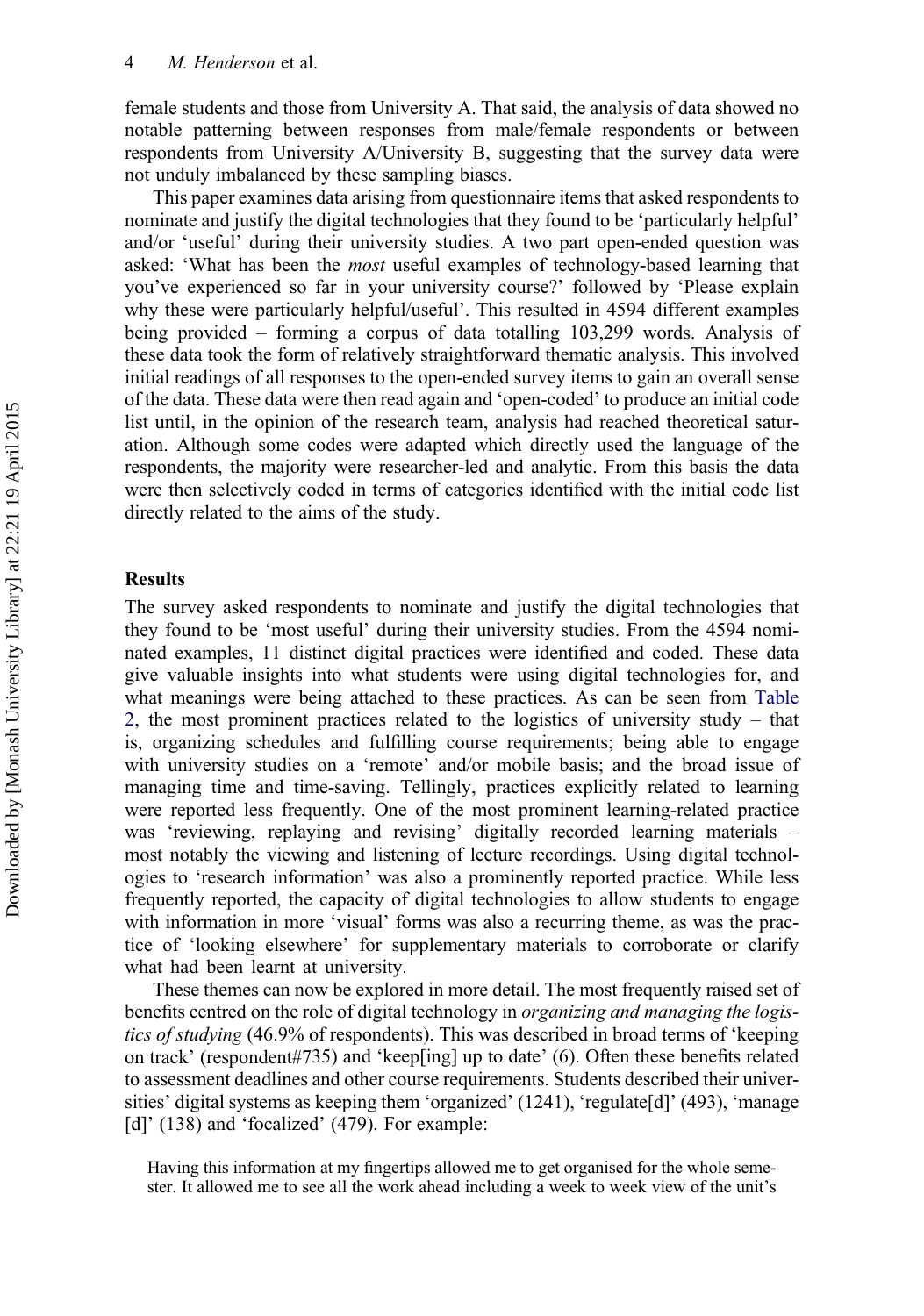| Practice                                                | Description                                                                                                                                                                                                              | Digital devices/practices<br>most cited in relation to<br>this factor                                            | Per<br>cent<br>citing |
|---------------------------------------------------------|--------------------------------------------------------------------------------------------------------------------------------------------------------------------------------------------------------------------------|------------------------------------------------------------------------------------------------------------------|-----------------------|
| Organizing and<br>managing the<br>logistics of studying | Managing schedules,<br>timetables, fulfilling<br>deadlines and course<br>requirements, 'keeping in the<br>loop' with regards to<br>university news and course<br>information                                             | Learning management<br>system as repository of<br>resources and<br>information                                   | 46.9                  |
| Flexibility of place<br>and location                    | Flexibility of location, ability to<br>engage 'remotely' with<br>academic work off-campus,<br>engaging at a distance and<br>not having to be 'present',<br>being able to be mobile,<br>portability of university<br>work | Library databases and<br>library websites; laptop<br>computers                                                   | 32.7                  |
| Time-saving                                             | Saving student time, quicker<br>processes, more immediate<br>outcomes, convenient<br>scheduling of activities                                                                                                            | Writing notes/word-<br>processing; library<br>databases and library<br>websites; online<br>assignment submission | 30.6                  |
| Reviewing, replaying<br>and revising                    | Catching up on missed<br>material, repeating viewing<br>of materials to improve<br>understanding                                                                                                                         | Lecture recordings (audio/<br>video) of university<br>lectures                                                   | 27.9                  |
| Researching<br>information                              | Researching information for<br>assignments; quantity and<br>quality of information access                                                                                                                                | Library databases and<br>library websites                                                                        | 27.9                  |
| Supporting basic tasks                                  | 'Easier' writing of assignments;<br>'easier' and 'helpful'<br>information management<br>and retrieval of resources                                                                                                       | Writing notes/word-<br>processing; general<br>internet search engines<br>(e.g. Google)                           | 26.4                  |
| Communicating and<br>collaborating                      | Asking questions and<br>exchanging information;<br>working with other students;<br>sharing ideas; preparing<br>group work                                                                                                | Facebook and other social<br>networks; Google docs,<br>wikis, collaborative<br>documents                         | 16.8                  |
| Augmenting<br>university learning<br>materials          | Watching lectures, tutorials and<br>talks from outside university;<br>cross-checking and<br>comparing with other<br>sources; 'going elsewhere'                                                                           | Watching videos from<br>sources outside<br>university; Wikipedia                                                 | 14.6                  |
| Seeing information in<br>different ways                 | Visualizing concepts through<br>video, animation or<br>annotations; allowing real-<br>time lecturer demonstrations<br>and 'board work' in lectures                                                                       | Watching videos from<br>sources outside<br>university                                                            | 11.7                  |
| Cost saving                                             | Saving money and expenditure                                                                                                                                                                                             | E-readers, online journals<br>and books                                                                          | 4.4                   |

<span id="page-4-0"></span>Table 2. Cited reasons for digital technology being particularly useful in relation to students' university studies.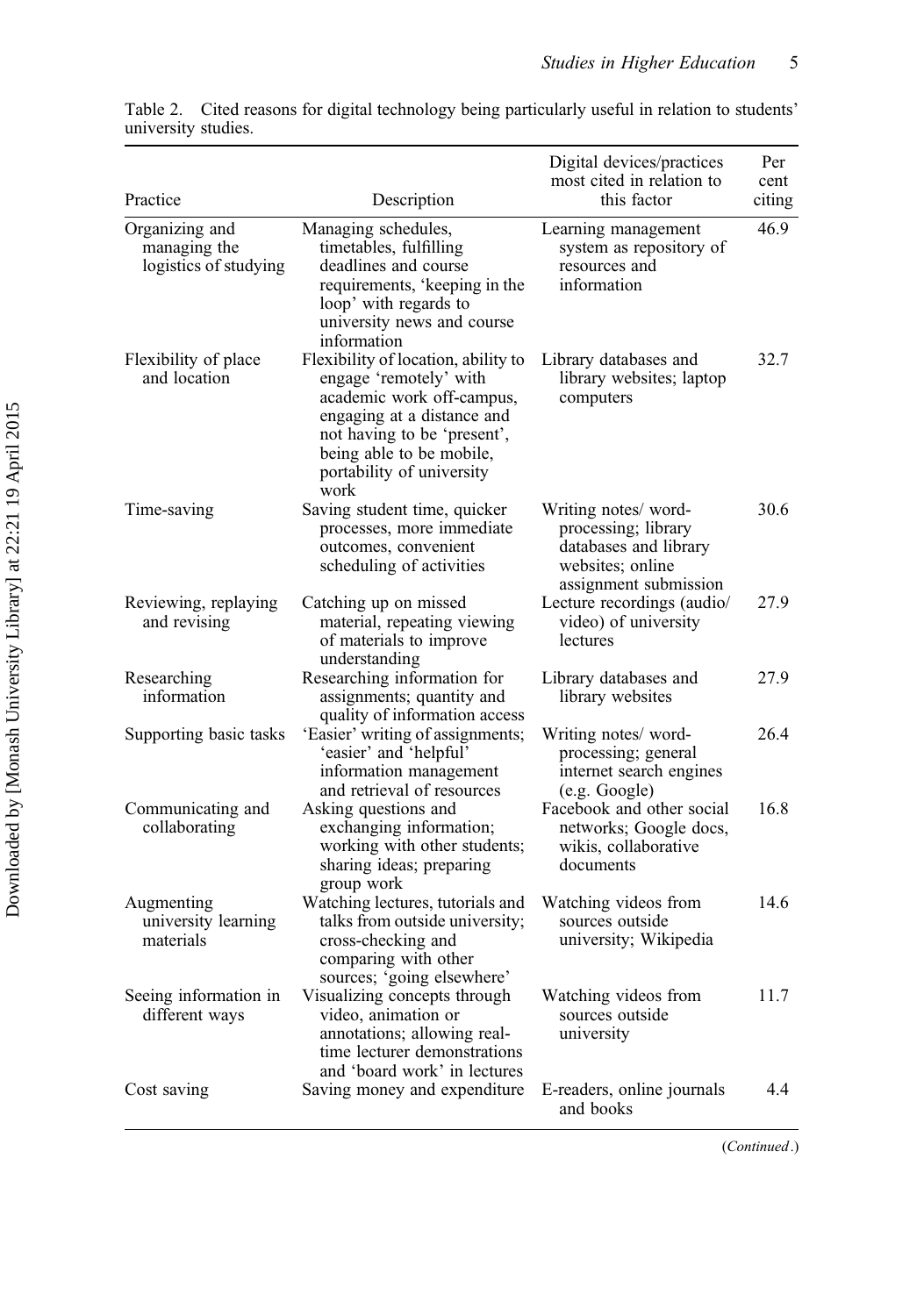### 6 M. Henderson et al.

learning objectives, assessments that were set for the unit, accessing upload lecture notes and posted articles relating to the lecture and most importantly accessing grades for my assessment tasks! (1241)

In this sense, digital platforms such as the Learning Management System were valued as the 'one place' (159, 335, 705, 1270, 1497, 1880) to interact successfully with university requirements:

As we are all really busy Moodle is great as all the information we need for a unit is stored in one place and the faculty are super fast and responding to questions on there or on email which means we received the information we need without interrupting them all the time or waiting for call backs. (139)

For some students, then, the 'priceless' (653) role that digital technology played in their studies was 'provid[ing] structure and guidelines' (306) and not 'hav[ing[ to rely on as much organization by myself' (335):

I use it almost everyday. It organizes my university life and allays my concerns of when and where I have to be. (719)

Another frequently cited benefit centred on flexibilities of place and location (32.7% of responding students). On the one hand, various accounts were given of students' use of digital devices to work 'on the go' (1606). This took place while 'commuting' (1646) from other suburbs and towns, 'study[ing] across several campuses' (180) and, in some cases, working 'interstate and internationally' (190). A clear sense emerged of a mobile student population for whom devices such as laptops and tablets were allowing university work to be engaged with 'anywhere I want' (1508):

I can study anywhere be it on a train or plane. There are no geographic boundaries. (385)

Often the specific benefits of this flexibility and mobility were notably prosaic. Much mention was made of the 'lightweight' (63) nature of digital devices in comparison to 'lugging heavy books around' (1664). For some respondents, then, digital technology was beneficial simply in terms of reduced physical exertion, that is: 'mak[ing] my bag less heavier' (788). For others, flexibility of location allowed for students to be less mobile, notably in avoiding the 'pain' (682) and 'hassle of trekking into university' (584). As one student proclaimed, through online access to his studies 'I am not bound to come into campus' (675).

A third-valued digital practice highlighted by 30.6% of respondents was 'saving time' (663). The ease with which students could 'multitask' (158, 719) was reported repeatedly, often in terms of fitting university work with 'other essential roles which can conflict with learning' (874). As one mature student reflected: 'I have three kids now and am busy – time is precious!' (316). Alternately, as a younger respondent enthused: 'I can sleep in an extra 15 minutes' (235). Often these time-related benefits were described as making university work 'far more faster' (61), 'much quicker' (1473), 'more streamlined' (316) and 'expediting work [and] saving countless hours' (1836). Conversely, mention was also made of digital technologies being used to alter the pace of studying ('means that I can pause and catch up' (616)), as well as making better use of 'down time' – 'allow[s] me to make good use of my time between classes' (617). The 'instantaneous' (394) and 'immediate' (1877) online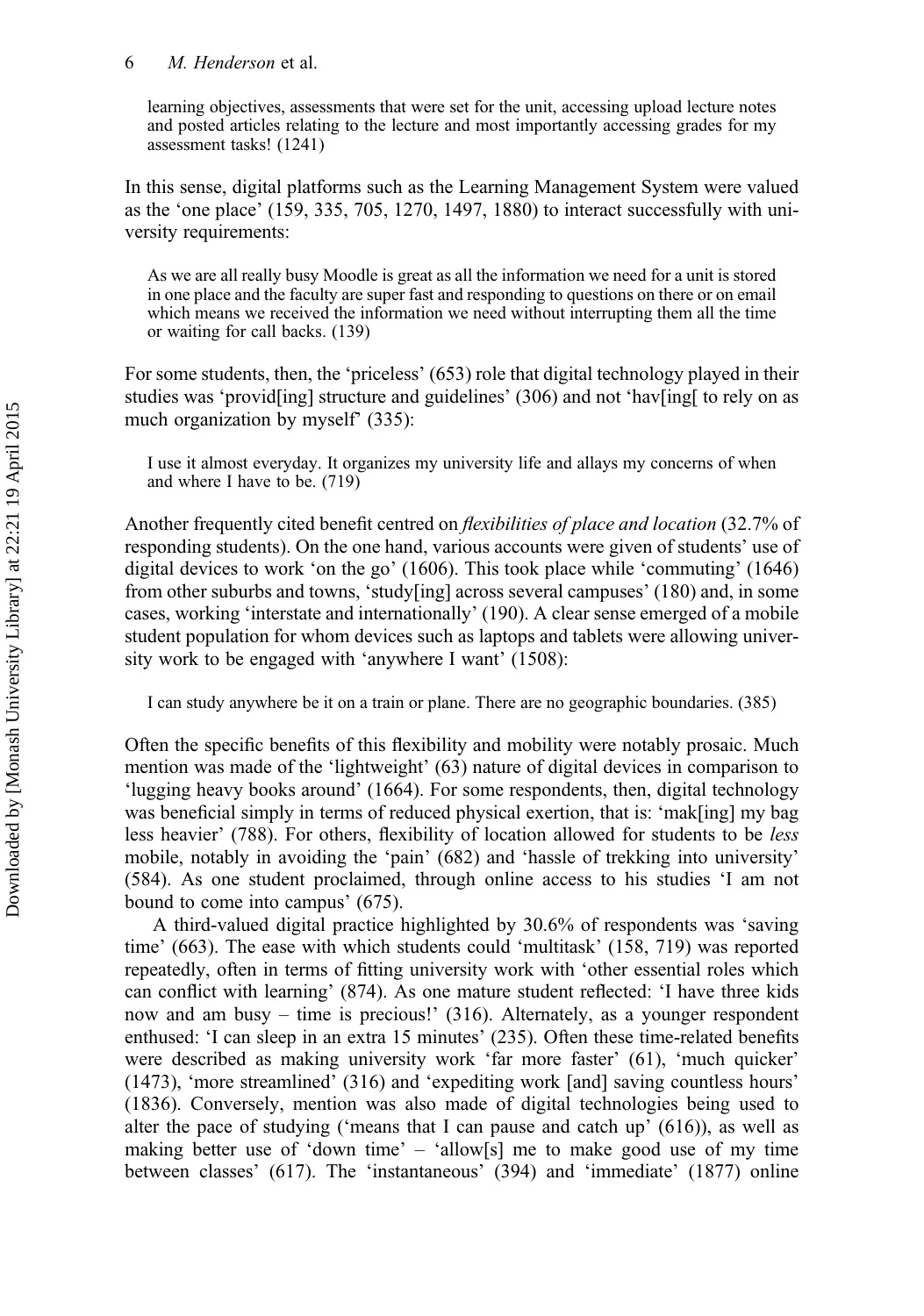access to information and communication was another time-related benefit, as was the ability to 'work right up to the deadline' (208) and at the 'last minute' (5029).

Another commonly cited benefit related to the reviewing, replaying and revising of digital learning materials (27.9%). This related primarily to video and audio recordings of university lectures and other classes. Often these benefits related specifically to viewing content for the first time having missed the 'live' class. Digital technology therefore mitigated 'unavoidable unattendance' (578) due to illness, 'juggl[ing] a full timetable' (582) or simply because 'I'm not a morning person. Having online lectures helps me with time management because I can fit the lecture when I can' (829). Digital technology was therefore an appreciated 'compromise' (433) for 'mak[ing] up a class' (19) and generally 'catching up' (1706).

These benefits were also reported by students who had attended the original live classes but wanted to 're-access' (752), 're-listen' (1906) and 'consolidate and clarify what I was taught' (588). This revising was valued particularly in terms of 'lectures I did not understand' (75) and also 'to review [material] closer to an assessment task' (152):

Sometimes when you attend a pre or post lab talk you can't write it all down or absorb it all. This way you can write up all the information and keep looking over it. As over and  $over =$  certainty. (757)

As this evocation of 'over and over' implies, digital video and audio recordings were welcomed for allowing repeated and focused engagement with teaching content – what one student described as 'infinite replay value, speed up, slow down' (187). Digital learning content could be 'broken up into digestible segments' (761), 'at a pace constructive to my learning' (237) with the ability for 're-listening, skipping and getting to relevant points' (1372). Tellingly, the possible use of this technology was valued by some students more than any actual engagement. Thus, while the online cache of lecture content was felt to be 'reassuring' (232) and offering a potential 'backup of the everyday learning activities at Uni' (573), it was not necessarily utilized:

'Video Lecture' enables me to access online lectures if I am unable to attend lectures on campus. To be completely honest I have only attended one lecture on campus and very rarely use 'Video Lecture' but it is definitely the most USEFUL service. (523)

An equally cited benefit related to the use of digital technology for researching information (27.9%). This primarily involved the use of online library databases and e-journals. As one student recounted:

I have never once found a physical journal in a [University A] library in six years, and I don't intend to. The wide availability of journals online (and again, from home) makes finding and reading the relevant literature easy. (628)

Online library resources were described as providing a number of advantages, not least avoiding the time and effort of 'having to sift through the library' (474) or 'trawling through books' (1654). As one respondent reasoned: 'to search just the library for information would be too much and probably wastes a lot of time flipping through' (935). While some students took a relatively crude approach to their online research ('rather than searching thousands of books, I just type into Google' [421]), others benefited from 'intelligently filtered' (385) information that 'can give you an academic edge'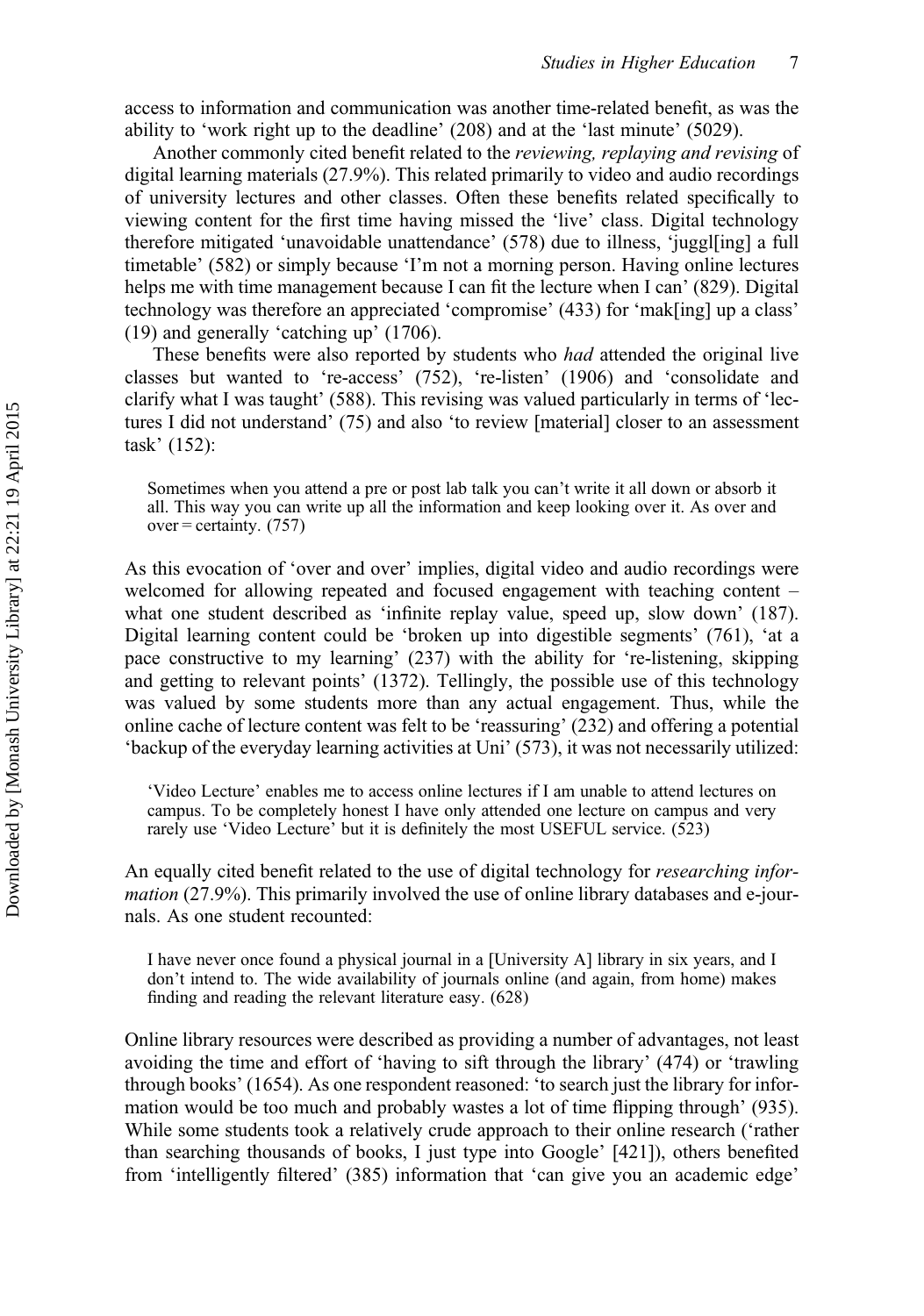(385). This academic advantage was often associated with the retrieval of 'quality information that are accepted references' (543). Some students described this practice in emotive terms ('a powerful pedagogical tool' [380]), while others were more pragmatic: 'need to get dem references!' (734).

A mundane set of digital practices that were nonetheless highlighted by 26.4% of respondents was the role played by digital technologies in supporting basic tasks. A surprising number of respondents considered the most useful aspect of digital technology to be supporting note taking and 'editing and redrafting' (287) of assignments. As one student put it, 'well, I can't write my notes or assignments without Microsoft Word' (253). More specifically, some respondents highlighted 'help with spelling and grammar which is often worth a few marks in essays' (140), as well as the reassurance of 'the computer automatically corrects the errors' (356). Also prevalent was mention of computer-assisted 'citation management' (552):

It has helped me organize my references and reading notes. It's also super easy to insert references when I am writing so that I can stay focused on the message that I am writing and just quickly draw in the reference that I can think of at that particular point in time. (405)

Tellingly, this computer-assisted support was described by a few students as particularly useful in less attentive moments – that is, 'especially when I am in default mode' (393).

Other obvious benefits were the use of digital technologies for communicating and collaborating with fellow students (16.8%). This was particularly associated with formal mandated group work, with technologies such as Facebook and Google Docs reckoned to 'make working in a group a lot easier' (167) and 'extremely useful in coordinating a virtual team' (649). As one respondent concurred, these technologies 'make it possible for group assignments to actually be useful learning and not just an exercise in coordinating the group' (915). These benefits were also cited in terms of ad hoc group activities and communal support:

[Facebook] is a casual forum where I can bounce ideas off friends, particularly those interested in similar areas as me, and I don't feel like I'm asking questions that are obvious or stupid like I do on Moodle. (189)

Also cited was the role that technology played in augmenting university learning materials (14.6%). This related particularly to videos hosted on social media platforms such as You Tube ('allowed me to view content in a dynamic way' [183]) and information posted on Twitter ('allows me to glean important news' [115]). Most often these sources were described as offering students help when having 'difficulty with a specific topic' (888) or 'struggl[ing] to understand something being taught at uni' (654):

Often when studying a new concept, I'll struggle to understand it fully simply using the resources that are provided by the lecturer or in tutorial classes. With YouTube, I can easily search key terms and a whole host of videos will be supplied to me with different examples. (468)

I think usually uni readings are overcomplicated and do not explain things very straightforwardly. Wikipedia explain concepts clearly so that I am more able to understand the uni readings. (217)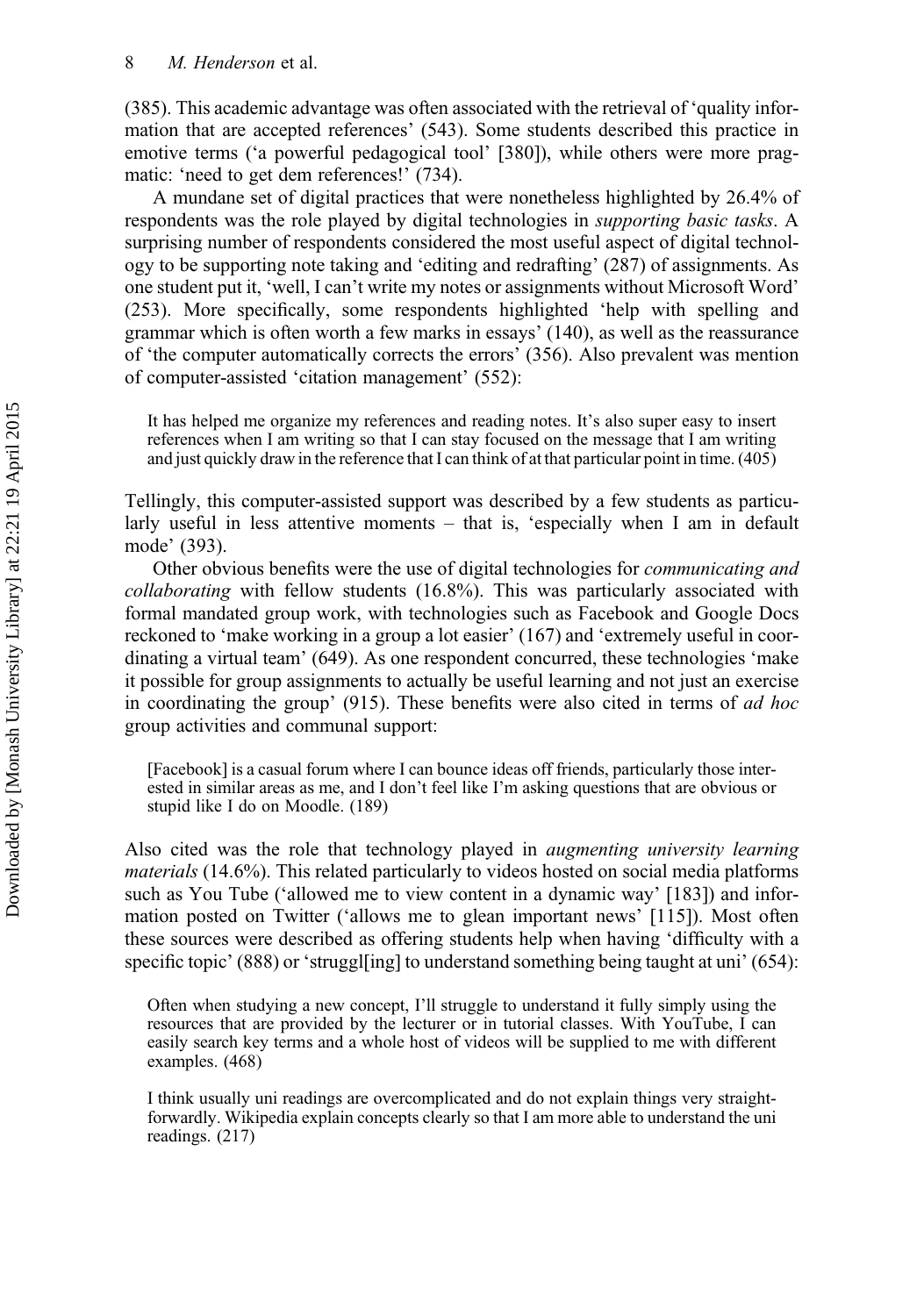Less frequently cited was the learning-related benefit of using technology to see information in different ways (11.7%). Often these responses described technology being used by lecturers to demonstrate and/or illustrate concepts or ideas. Engineering students, for example, valued their lecturers' use of drawing software to 'explain mechanisms and draw them in real time' (732). Similarly, as this business student argued:

we can watch the lecturer demonstrate how the key theories and data is transferred and developed into models in the class. Rather than them saying 'this line here, and then that line there', they can draw and change models to show different outcomes and examples. (284)

Some students described these uses as leading to 'deeper' learning. The use of videos, for example, was seen to 'allow lecturers to really illustrate a point and get students to connect on a deeper level with the subject material rather than just theoretically' (457). Elsewhere, however, these forms of digital pedagogy were simply described as diverting, 'mak[ing] the learning more fun' (176) and 'break[ing] up the lecture' (343). As one student reasoned: 'I drift off if someone is just talking. I need stimulation' (826). Many respondents justified their appreciation of these forms of digital pedagogy with being 'a very visual person' (935) and 'very much a visual learner' (382). Thus, the use of videos, annotation and drawing applications in lectures was welcomed as 'seeing relevant images, dot points and diagrams on the screen aids me in absorbing the information' (1520).

From a practical point of view, 4.4% of respondents raised the benefit of technology-related cost saving. A recurring theme here was the reading of documents online rather than having to print off paper copies – 'it has saved me a ton of money' (197). Finally, 4.2% of respondents cited technologies such as online quizzes and inclass polling as allowing students to gauge a sense of progress. These technologies were described as allowing for 'instant feedback' (1367), 'immediate feedback' (499) and 'much faster feedback' (254) than was otherwise possible. As one respondent concluded: 'getting a better idea of what classmates think tells me if we're thinking similarly' (658).

#### Discussion

This study fits a wider recent trend for higher education research to pay particular attention to 'what students do as they live their lives' (Stokoe, Benwell, and Attenborough [2013,](#page-12-0) p. 76). As such, the data presented in this paper point to clear gaps between university students' actual uses of digital technology and the more abstracted rhetoric of 'technology-enhanced-learning' and suchlike. Thus, our findings reaffirm the need to 'be cognizant of students' lived reality, not just institutional and/or systemic interests' (Mackaskill and Denovan [2013,](#page-12-0) p. 747). As such, while our investigation set out ostensibly to focus on 'best practice' and 'most useful' aspects of technology use, the resulting survey data are perhaps more insightful in shedding light on the notably bounded nature of university students' engagements with digital technology.

In particular, many of the reportedly 'educational' benefits of digital technology reported in this paper are more accurately described as concerned with the 'logistics' of university study rather than matters related directly to 'learning' per se. Many of these responses related to uses of digital technology to locate and retrieve journal articles and books, to submit assignments, to work out course requirements and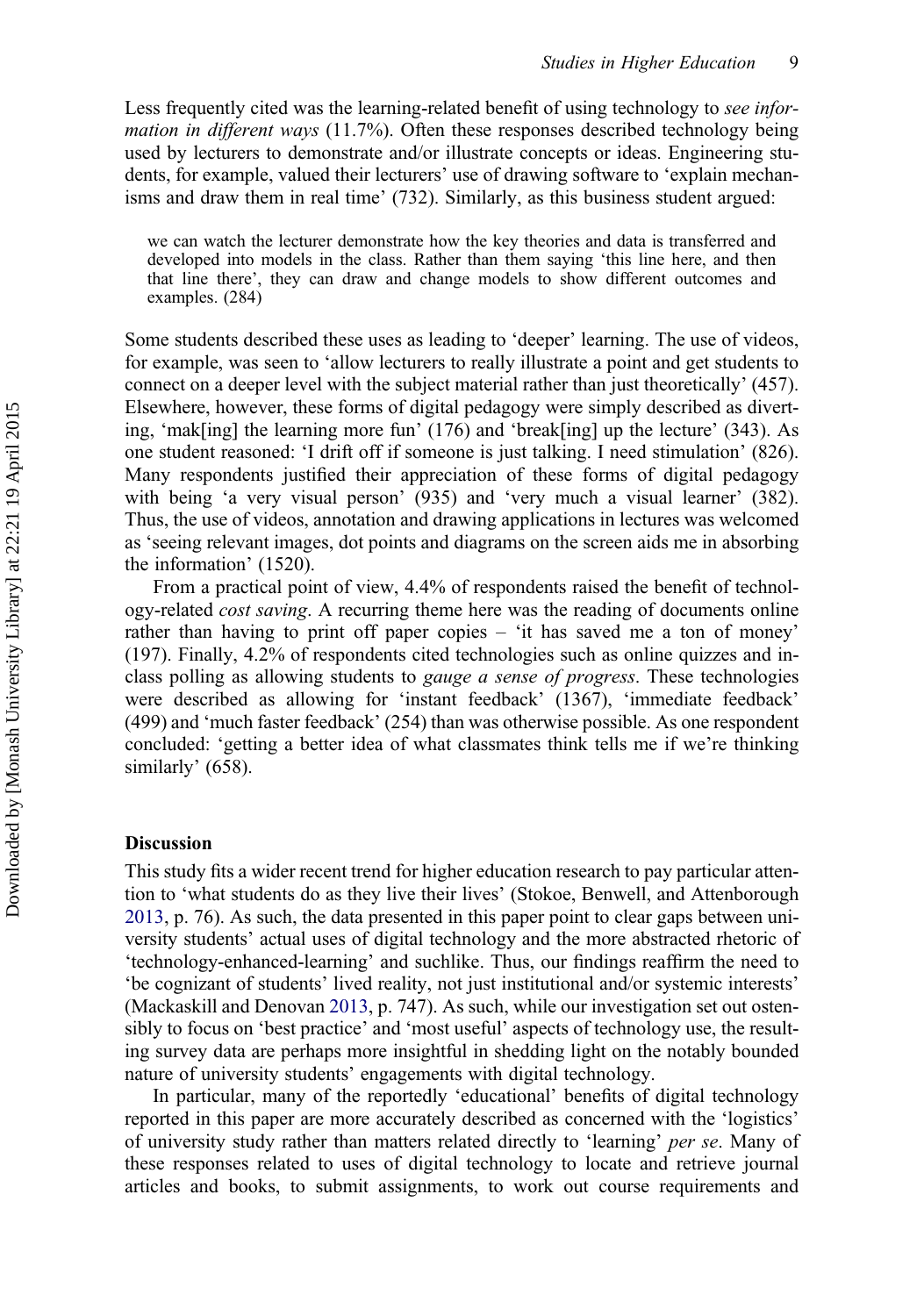scheduling issues, to consume lecture content and so on. These activities are clearly crucial elements of undergraduate study, but give little sense of the learning/learnerrelated issues that often drive enthusiasms for the educational potential of digital technologies. Instead, much of what students were reporting as 'most useful' about digital technologies related to what Denovan and Macaskill [\(2013](#page-11-0)) term 'academic focus' – that is, completing prescribed academic work and dutifully 'performing well'. In this sense, digital technologies were most likely to be portrayed as supporting students' organization of academic work and general ability to 'manage academic demands'. Much of how respondents framed their satisfaction with digital technology therefore mirrors findings from research into students' general perceptions of what makes for a 'good' university environment – that is, issues of functionality, responsiveness and an ease of being able to find one's way around the demands of the university environment (Douglas et al. [2015](#page-11-0)).

Indeed, when concerns with 'learning' were apparent in our survey data then these tended to be described primarily in what could be termed 'surface' and/or 'strategic' terms. As such, respondents most often framed learning as externally imposed and involving the routine acquisition and/or reproduction of transmitted knowledge, that is, what Virtanen and Lindblom-Ylänne ([2010\)](#page-12-0) characterize as the 'right knowledge … right answers and right facts'. Thus, for many respondents, technology-supported 'learning' appears to be centred on the completion of set learning tasks in an expedient and/or efficient manner (Entwistle and Ramsden [1983\)](#page-11-0). The digital practices that were most often cited as 'useful', therefore, related to issues of 'clarity, organization, planning, flexibility' in achieving one's 'learning' goals and providing 'help to find the facts' (Virtanen and Lindblom-Ylänne [2010](#page-12-0)).

This 'strategic' approach towards digital technology was apparent even in the two themes emerging from our data that appeared to most directly reflect a technological 'enhancement' of learning – that is, what was termed as 'reviewing, replaying and revising' and 'seeing information in different ways'. These themes certainly are more nuanced than the 'outcome'-led practices of writing and drafting assignments, keeping 'in the loop' and saving time. Yet the extent to which the use of digital technology to visualize teaching content could be said to constitute 'good' learning is questionable. In contrast, Psaltou-Joycey and Kantaridou [\(2011\)](#page-12-0) describe the common preference for 'visual' modes of learning as a relatively unsophisticated 'comfort zone' for many university students. Similarly, the use of digital technologies for the 'structured reviewing' of teaching materials also could be said to be a 'closure-orientated' study practice rather than a more open-ended approach to engaging with knowledge (Psaltou-Joycey and Kantaridou [2011\)](#page-12-0). Watching and re-watching video lectures, and preferring to look at diagrams, animations and images as opposed to engaging with the written or spoken word are perhaps not particularly advanced forms of digitally enhanced learning. These are, however, what many students appear to find particularly useful and supportive.

Clearly, then digital technology is helping undergraduate students in a number of ways. Yet, often these tend *not* to be the creative, collaborative, participatory and hyper-connected practices that tend to be foregrounded in discussions of digital education and learning technology. Rather these are the activities, practices and processes that students feel compelled to undertake in order to 'do' university. Thus, the 'best' uses of digital technology highlighted in these data could be said to offer a telling reflection of the realities of contemporary student life. Indeed, much of our data could be seen simply as relating to students using technology to work through (and work around) what Lairio, Puukari, and Kouvo ([2013,](#page-12-0) p.123) term 'the strain of study' – that is, the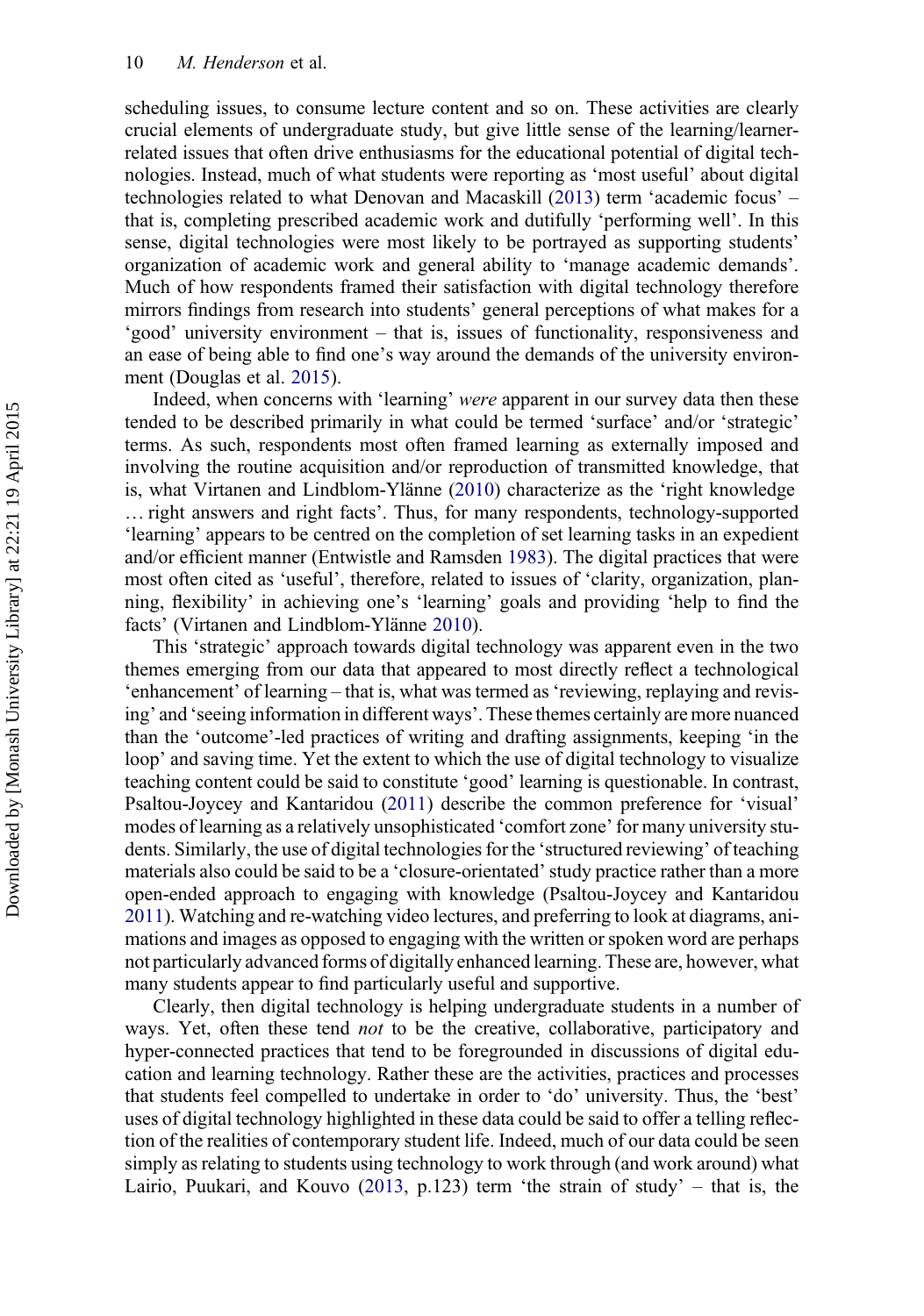'confused, restrictive, hurried, stressing, quite grey, monotonous' aspects of academic endeavour. Issues of time, organization of deadlines and the juggling of competing priorities all featured prominently in the perceived benefits of digital technology highlighted in our study. In this sense, much of what is being valued about digital technology relates to the ongoing 'effort' involved in being a student – that is, the ongoing demands of revision, examinations, coursework; the continual travel between classes/buildings; and the loss of home comfort and having to fend for oneself (Woodall, Hiller, and Resnick [2014\)](#page-12-0). Many of these strains are related to the demands of the 'autonomous', 'independent' and 'self-directed' modes of working that students are expected to assume in many higher education programmes of study. Digital technologies would therefore seem to be a valued means of relieving some of the strains.

As such, students' uses of digital technologies (and perceptions of 'what works' best) are clearly being shaped by the university contexts within which students are situated as much as they are being driven by individual 'choice' and agency, or even by some supposed 'affordance' of the digital technology. Indeed, it has long been argued that student experiences are shaped profoundly by the nature of the educational institutions and the educational contexts that they find themselves in. As Daniels [\(2012](#page-11-0), p. 2) contends, 'the cultures of institutions and the patterns of social interaction within them exert a formative effect on the "what" and "how" of learning'. Thus, it is perhaps not surprising that the ways that undergraduate curricula are structured, the ways that content is created, delivered and received, and the ways that assessments and evaluations are designed, all go to frame what 'digital technology' is for many university students. Indeed, the formal transmission of 'educational knowledge' continues to characterize most aspects of university education – for example, regulating the structure of student experiences, the ways in which their identities as 'learners' are formed and the relations that are formed with other students and teaching staff (Gale and Parker [2014\)](#page-11-0). There is little reason to expect digital technology somehow to be different.

Put bluntly, then, the rather limited sets of digital practices highlighted in our data are those that best 'fit' the rather limited expectations and processes that currently constitute university teaching and learning. For example, if the assessment and accountability of many undergraduate students is being framed primarily in terms of the ability to 'research' and produce sole-authored assignments, then these students will understandably approach their use of digital technologies along such 'outcome-led' lines (Flores et al. [2014\)](#page-11-0). As Wright et al. [\(2014](#page-12-0), p. 138) conclude, 'it is not surprising' that students display depowered 'learned behaviours' when using digital technologies in academic contexts. In this sense, the lack of more active, participatory or creative uses of technology within our survey data suggests that only certain forms of digital practice are being legitimized through wider institutional regimes and systems of configuration. As we have discussed, these appear to be the digital practices, applications and artefacts that 'best' allow students to 'make sense of institutional work, while, at the same time, establishing and maintaining institutionally embedded routines' (Palmer, Simmons, and Hall [2013,](#page-12-0) p. 488).

#### Conclusions

Our study clearly finds digital technologies to be a central element of undergraduate education and associated with substantial changes to the ways in which students experience their studies. However, our analysis also suggests that digital technologies are clearly not 'transforming' the nature of university teaching and learning, or even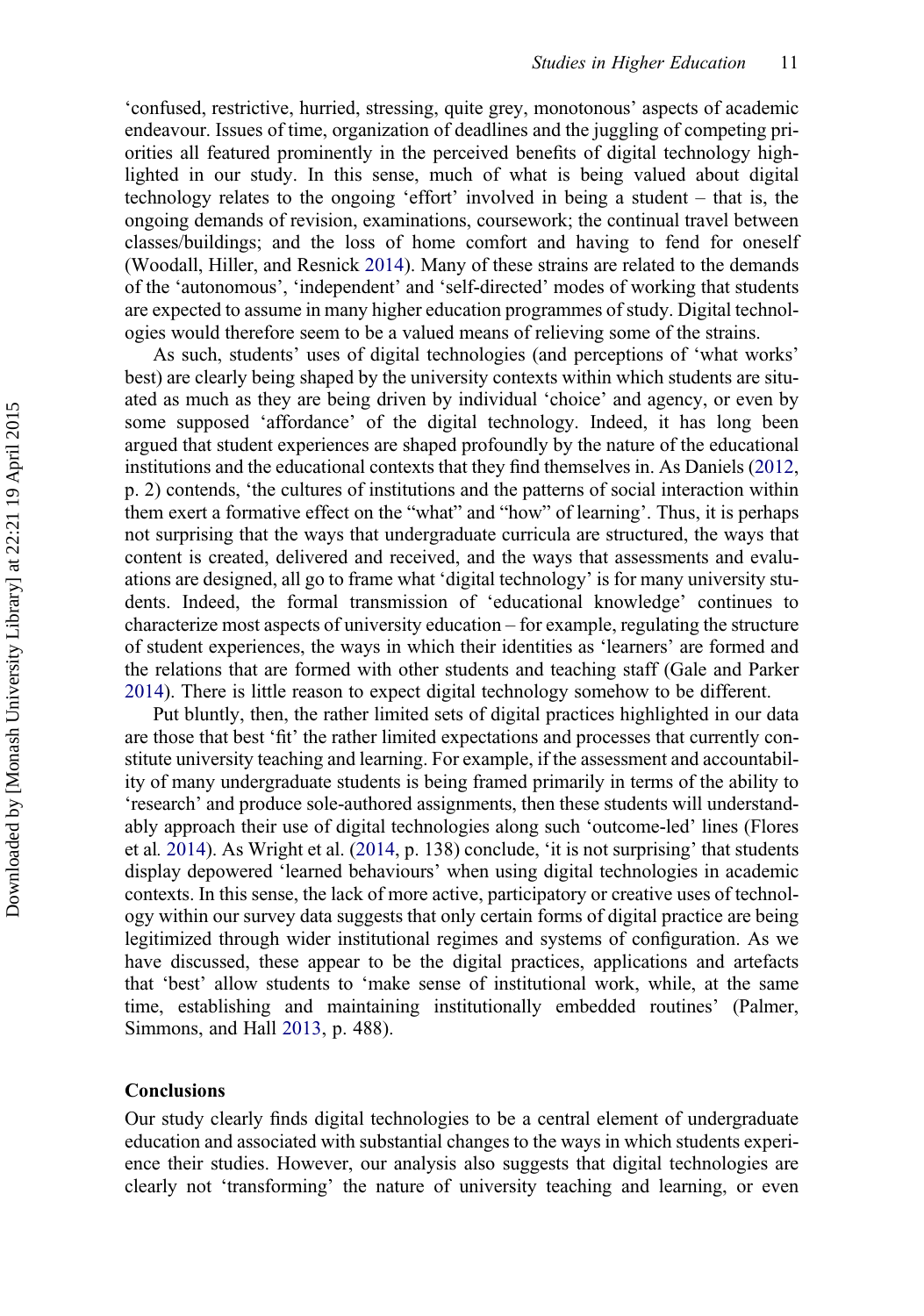<span id="page-11-0"></span>substantially disrupting the 'student experience'. This then raises the overarching question of what – if anything – needs to be 'done'. University students are certainly finding and making good uses of digital technologies that 'work best' for them within the context of their undergraduate studies. However, these uses and practices are not the most expansive, expressive, empowering, enlightening or even exciting ways that digital technologies *could* be used.

On the one hand, then, it is reasonable to conclude that universities have an obligation to continue to support these useful 'logistical' and 'study-focused' aspects of students' digital studies. Thus, universities would be well advised to continue to develop their repositories of digital resources, improve the reliability and 'user-friendliness' of learning management systems, and extend the availability and accessibility of other core systems. On the other hand, however, there is also a need to think more carefully about how broader institutional practices and expectations are shaping the 'what' and the 'how' of digital technology in higher education. In particular, more attention might be paid towards how institutional cultures and assumptions of curriculum, assessment, accreditation and so on 'mesh' with other (often external) expectations for technologysupported learning. If higher educators wish to see students move beyond the largely 'safe', bounded and outcome-focused uses of digital technology reported in this paper, then alternate contexts of teaching and learning need to be legitimized where alternate (perhaps more active, more participatory or more creative) uses of digital technology will be of genuine 'use' and 'help'.

### Acknowledgements

The authors would like to thank the other members of the research team: Glenn Finger, Kevin Larkin and Vicky Smart. The authors would also like to thank the editors and anonymous reviewers for their comments on earlier drafts of the article.

## Disclosure statement

No potential conflict of interest was reported by the authors.

#### Funding

This paper arises from a research project funded by the Australian Government Office of Learning and Teaching (award number SP13-3243).

### References

- Daniels, H. 2012. "Institutional Culture, Social Interaction and Learning." Learning, Culture and Social Interaction 1 (1): 2–11.
- Denovan, A., and A. Macaskill. 2013. "An Interpretative Phenomenological Analysis of Stress and Coping in First Year Undergraduates." British Educational Research Journal 39 (6): 1002–24.
- Douglas, J., A. Douglas, R. McClelland, and J. Davies. 2015. "Understanding Student Satisfaction and Dissatisfaction: An Interpretive Study in the UK Higher Education Context." Studies in Higher Education 40 (2): 329–349.

Entwistle, N., and P. Ramsden. 1983. Understanding Student Learning. London: Croom Helm.

- Flores, M., A. Simão, A. Barros, and D. Pereira. 2014. "Perceptions of Effectiveness, Fairness and Feedback of Assessment Methods: A Study in Higher Education." Studies in Higher Education [doi:10.1080/03075079.2014.881348.](http://dx.doi.org/10.1080/03075079.2014.881348)
- Gale, T., and S. Parker. 2014. "Navigating Change." Studies in Higher Education 39 (5): 734–53.